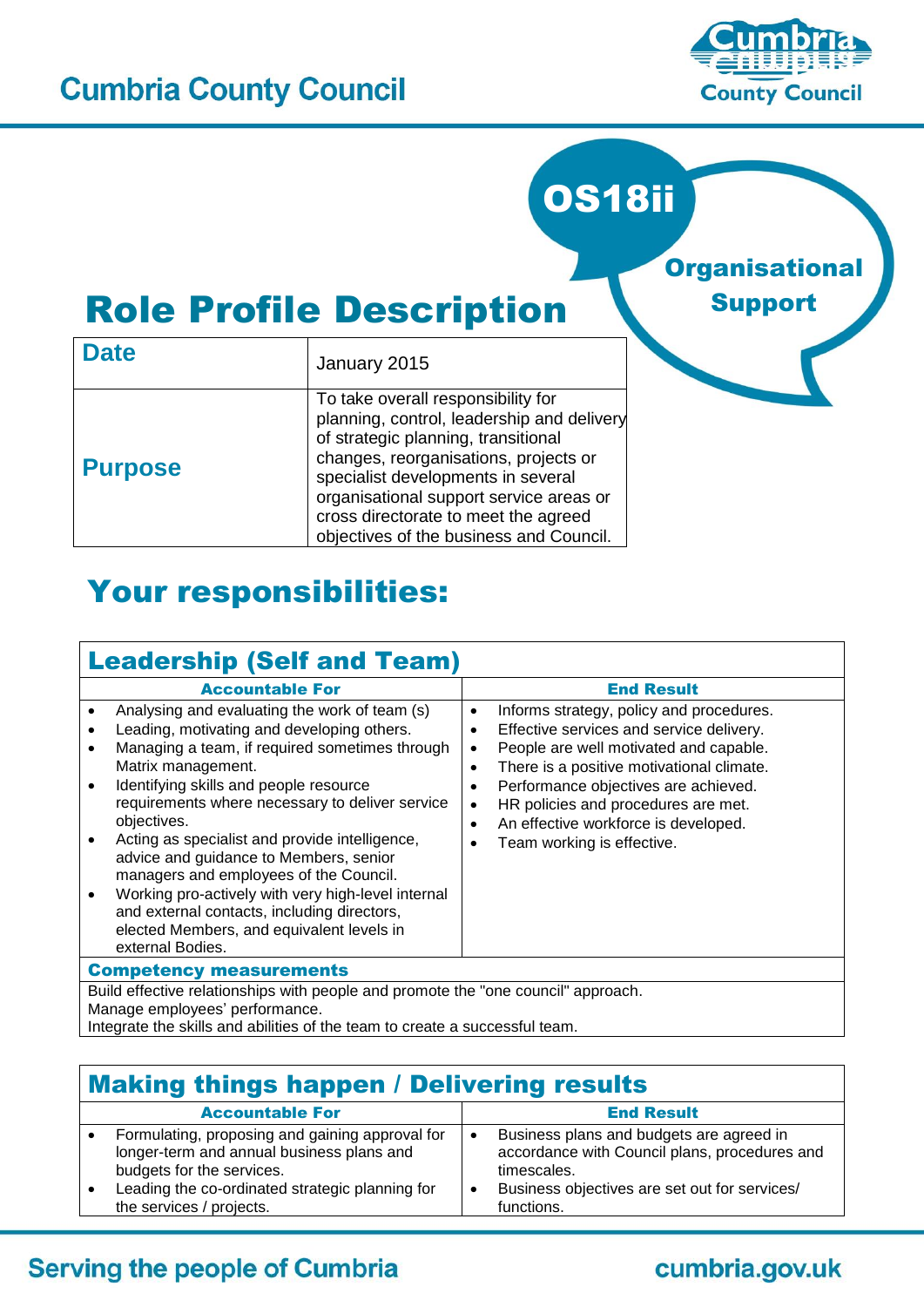|           | Planning for business continuity / emergency                                                       | $\bullet$ | A longer-term co-ordinated scenario is set out for           |
|-----------|----------------------------------------------------------------------------------------------------|-----------|--------------------------------------------------------------|
|           | planning for specified services.                                                                   |           | all the services.                                            |
|           |                                                                                                    | $\bullet$ | Strategic policies are set.                                  |
|           |                                                                                                    | $\bullet$ | Change is effectively managed.                               |
|           |                                                                                                    | $\bullet$ | Values for money services are improved.                      |
|           |                                                                                                    | $\bullet$ | Essential services are safeguarded.                          |
| $\bullet$ | Providing, on behalf of the Council, expert                                                        | $\bullet$ | Professional corporate advice is provided.                   |
|           | professional advice on major issues, in respect                                                    | $\bullet$ | External trends and developments, from the                   |
|           | of all the services controlled.                                                                    |           | Council's perspective, are understood.                       |
| $\bullet$ | Acting as an expert witness or advocate on<br>behalf of the Council.                               | $\bullet$ | The Council is aware of implications, risks and<br>benefits. |
| $\bullet$ | Establishing services' procedures.                                                                 | $\bullet$ | Effective relationships exist with the customer-             |
| $\bullet$ | Explaining and defending key decisions.                                                            |           | base.                                                        |
| $\bullet$ | Providing advice, support and discussion,                                                          |           |                                                              |
|           | involving complex issues and substantial                                                           |           |                                                              |
|           | outcomes; influencing others to adopt                                                              |           |                                                              |
|           | recommendation.                                                                                    |           |                                                              |
|           | Ensuring co-ordinated delivery of the services                                                     |           |                                                              |
|           | controlled.                                                                                        |           |                                                              |
| $\bullet$ | Identifying and managing high level reputation                                                     |           |                                                              |
|           | and service risks.                                                                                 |           |                                                              |
| $\bullet$ | Determining compliance of Council policies and                                                     | $\bullet$ | Decisions are taken on situations with major                 |
|           | legal requirements on situations with major                                                        |           | implications.                                                |
|           | implications for the Council.                                                                      | $\bullet$ | Compliance is achieved.                                      |
| $\bullet$ | Developing strategies to ensure resilience                                                         | $\bullet$ | Risks are managed.                                           |
|           | against unforeseen / unplanned events.                                                             |           |                                                              |
| $\bullet$ | Providing reports for the Council and key                                                          | $\bullet$ | Quality reports are provided on time.                        |
|           | external Bodies on the interpretation of major<br>issues impacting on the various services and the | $\bullet$ | Key issues are identified.                                   |
|           | Council as a whole.                                                                                | $\bullet$ | Recommendations are put forward.                             |
|           | <b>Competency measurements</b>                                                                     |           |                                                              |
|           |                                                                                                    |           |                                                              |

Make complex and tough decisions, develop and implement influencing approaches.

### Service Improvement and innovation

| <b>Accountable For</b>                                                                                                                                                                                                                                                   |                             | <b>End Result</b>                                                                                                                                               |
|--------------------------------------------------------------------------------------------------------------------------------------------------------------------------------------------------------------------------------------------------------------------------|-----------------------------|-----------------------------------------------------------------------------------------------------------------------------------------------------------------|
| Ensuring the development of strategies/policies<br>and procedures for the services and monitoring<br>and controlling their implementation.<br>Proposing plans and strategies/policies for the<br>Council, with an impact on the Council and in the<br>wider environment. | $\bullet$<br>$\bullet$<br>٠ | Services' policies and standards are set.<br>Policies are adhered to.<br>There is contribution to Council policies.<br>External changes are taken into account. |
| Providing authoritative opinion and directly<br>contributing to the strategic development of own<br>service.<br>Providing a creative approach to the design/<br>improvement of the service.                                                                              | $\bullet$<br>$\bullet$      | Expertise and resources are identified and used<br>effectively, to meet service requirements.<br>Improved quality of service and efficiency.                    |
| <b>Competency measurements</b>                                                                                                                                                                                                                                           |                             |                                                                                                                                                                 |
| Identify opportunities for business success and focus on making a difference.                                                                                                                                                                                            |                             |                                                                                                                                                                 |

#### Managing resources Accountable For **End Result**  Contributing to the development and proposals of budgets, plans and resourcing for own services. Overall services' or project delivery, with responsibility for planning, expenditure and Objectives are achieved to the required professional and regulatory standards. Targets are met or exceeded. Customers are satisfied with the service delivery.

#### **OS18ii/v1.0/Jan 2015**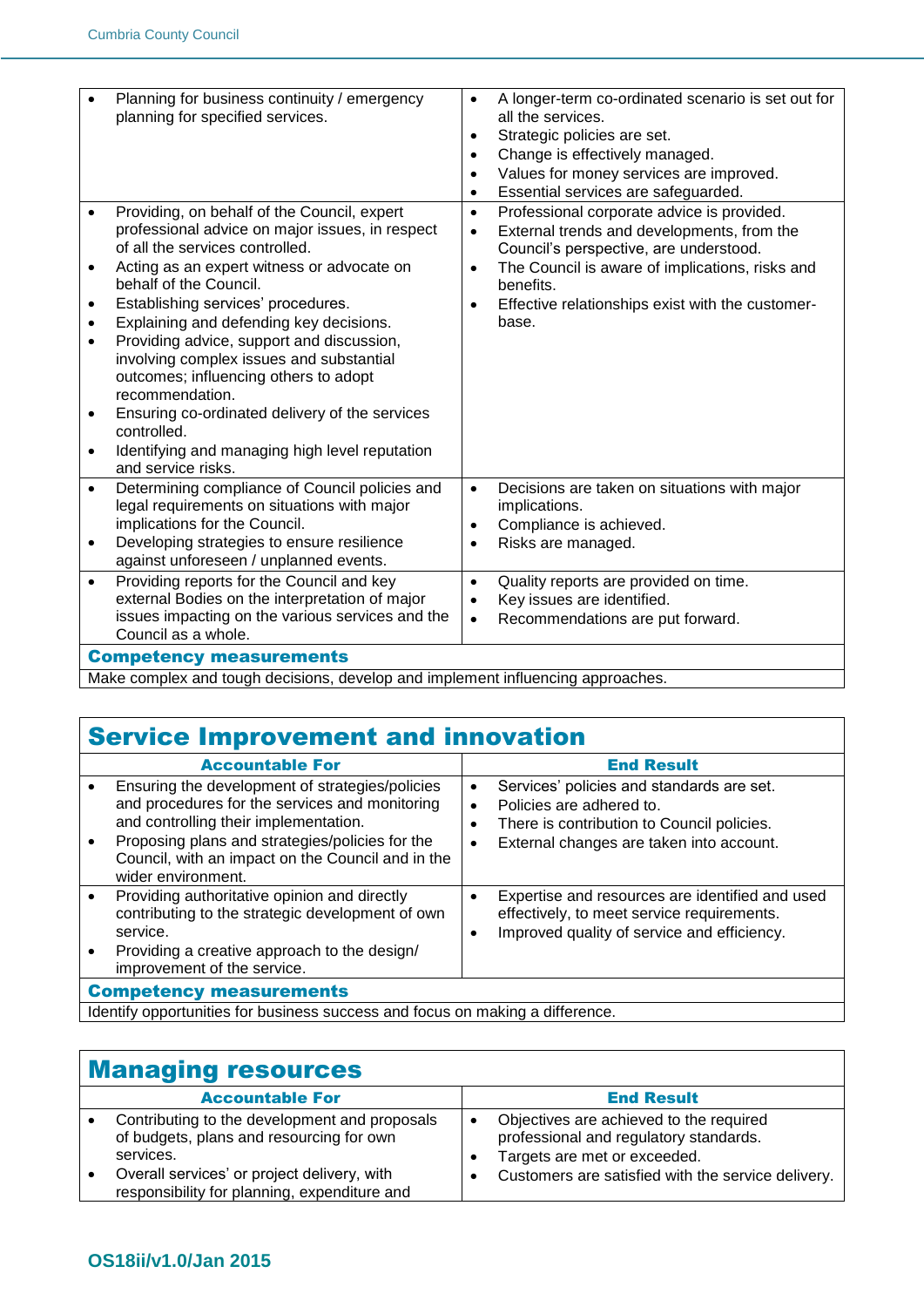| securing and controlling or substantially         |                                                 |
|---------------------------------------------------|-------------------------------------------------|
| influencing very high value budgets or very high  |                                                 |
| value resources.                                  |                                                 |
|                                                   |                                                 |
| Recommending and managing allocated               |                                                 |
| resources to deliver service objectives.          |                                                 |
| Using specialist expert knowledge, identify the   |                                                 |
|                                                   |                                                 |
| use and allocation of resources.                  |                                                 |
| Identifying, securing and deploying the resources | Resources are specified.<br>$\bullet$           |
| necessary for the services to meet their          | Adequate resources are secured and deployed.    |
| objectives.                                       |                                                 |
|                                                   | Improved value for money.                       |
| Exploring options to access funding / resources.  | Service improvements are achieved within<br>٠   |
|                                                   | budget.                                         |
|                                                   |                                                 |
|                                                   | Assets are controlled and managed.<br>$\bullet$ |
| <b>Competency measurements</b>                    |                                                 |

Anticipate and prepare for future needs using resources effectively and respond to demands of changing priorities and needs.

# Customer and Community focused

| The partnership approach is integrated into<br>$\bullet$<br>operational delivery.<br>Shared aims and objectives exist.<br>٠<br>Service delivery is improved.<br>٠                                                                                                                                  |
|----------------------------------------------------------------------------------------------------------------------------------------------------------------------------------------------------------------------------------------------------------------------------------------------------|
| Effective working relationships are achieved.<br>٠<br>The Council's reputation is maintained or<br>$\bullet$<br>enhanced.                                                                                                                                                                          |
| Shared aims and objectives exist.<br>٠<br>Outcomes are improved.<br>٠<br>Service delivery is improved.<br>٠<br>There are effective and good working<br>$\bullet$<br>relationships with stakeholders and elected<br>Members.<br>The Council's reputation is maintained or<br>$\bullet$<br>enhanced. |
|                                                                                                                                                                                                                                                                                                    |

#### Competency measurements

Initiate, build and maintain customer and stakeholder relationships to support delivery of effective service outcomes.

### Qualifications, knowledge, experience and expertise

- Professional and management qualifications, or equivalent
- Extensive project management experience and associated skills in co-ordinating different areas.
- Proven track record as a manager and expert in integrating more than one relevant professional discipline.
- Knowledge Health and Safety and related procedures and policies and how they apply to the work area.
- People management skills.
- Full understanding of the services' areas and the business and context within which they operate.
- Organisational/planning skills.
- Professional skills relevant to the service areas
- Politically astute in a rapidly-changing environment.
- High level of influencing, negotiation and interpersonal skills.
- ICT competent with skills relevant to the work area.